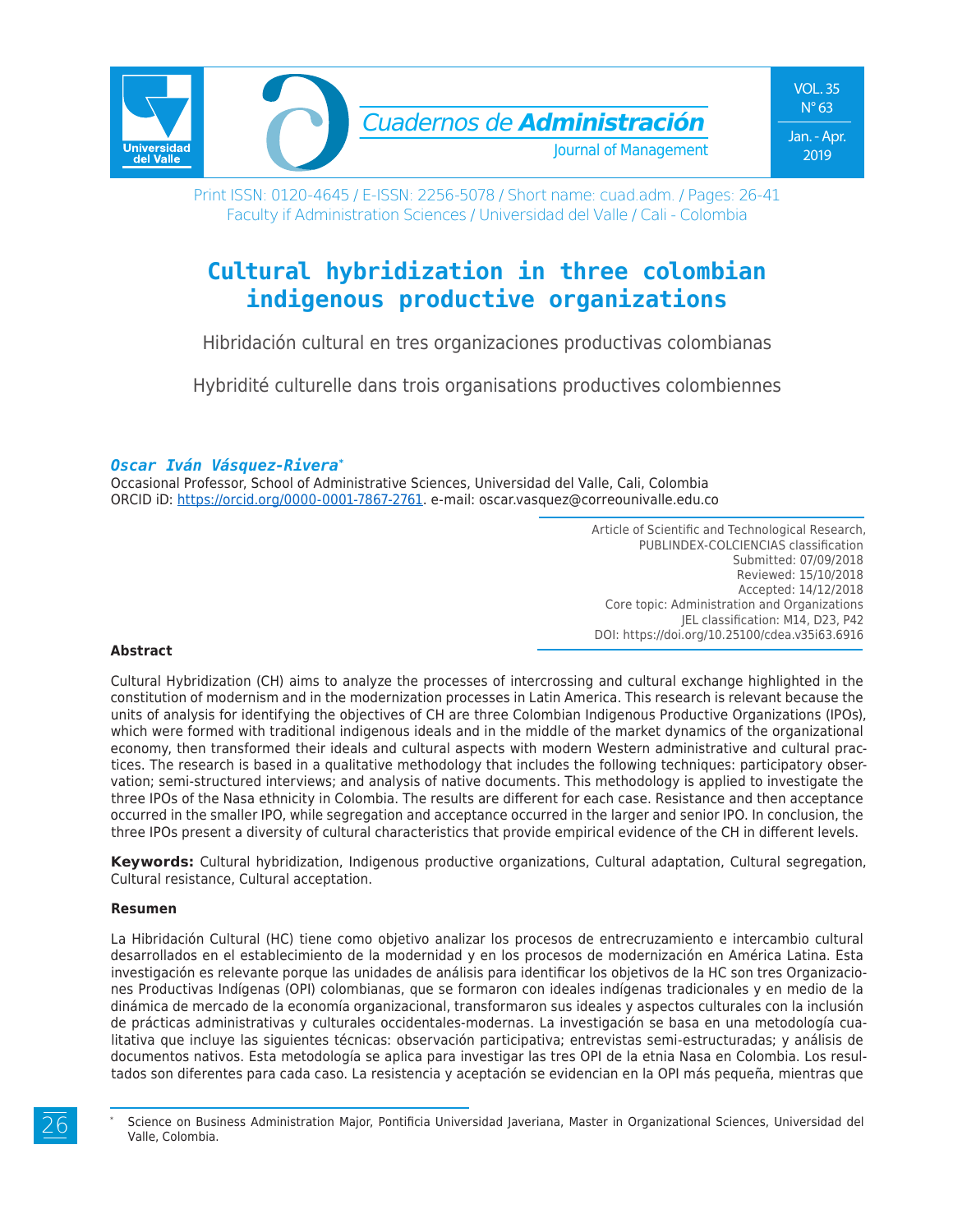la segregación y aceptación se evidencian en la OPI más grande y antigua. En conclusión, las tres OPI presentan una diversidad de características culturales que proporcionan evidencia empírica de la HC en diferentes niveles.

**Palabras clave:** Hibridación cultural, Organizaciones productivas indígenas, Adaptación cultural, Segregación cultural, Resistencia cultural, Aceptación cultural.

#### **Résumé**

L'Hybridité Culturelle vise à analyser les processus de croisement et d'échange culturel développés dans l'établissement de la modernité et dans les processus de modernisation en Amérique latine. Cette recherche est pertinente parce que les unités d'analyse pour identifier les objectifs de l'hybridité culturelle sont trois organisations productives indigènes colombiennes, qui ont été formées avec les idéaux indigènes traditionnels et au milieu de la dynamique du marché de l'économie organisationnelle, ont transformé leurs idéaux et aspects culturels avec l'inclusion des pratiques administratives et culturelles modernes de l'Ouest. La recherche est basée sur une méthodologie qualitative qui comprend les techniques suivantes: observation participante, entrevues semi-structurées et analyse de documents autochtones. Cette méthodologie est appliquée pour enquêter sur les trois introductions en bourse du groupe ethnique Nasa en Colombie. Les résultats sont différents pour chaque cas. La résistance et l'acceptation sont évidentes dans la plus petite organisation productive indigène, tandis que la ségrégation et l'acceptation sont évidentes dans le plus grand et la plus ancienne. En conclusion, les trois organisations présentent une diversité de caractéristiques culturelles qui fournissent des preuves empiriques d´hybridité culturelle à différents niveaux.

**Mots-clés:** Hybridité culturelle, Organisations productives indigènes, Adaptation culturelle, Ségrégation culturelle, Résistance culturelle, Acceptation culturelle.

### **1. Introduction**

Currently, the research on cultural hybridization (CH) encompasses many issues of modernism and tradition through concern and interest in the mixing of cultures in the context of an increasingly globalized world (Burke, 2010). There are different studies around the world from different perspectives that show the importance of introducing CH as a research topic in the field of organizations and administration. Some of them are:

• Dear and Burridge (2005) analyzed CH from the geography perspective, in the border areas between Mexico and the United States, where they could find evidence of CH in legal, political and organizational aspects. It focuses

more deeply on cultural elements such as language, consumer practices, art, film and television.

- Na Nongkhai and Phakdeephasook (2017) studied CH from the arts and literature perspective. They studied CH of the heroic characters of the Thai films that were produced during 1997 to 2010. This period concur with the time when Thai society was influenced socially, culturally and economically by globalization. In their research they found that the heroes of the Thai films analyzed were hybrid creations with characteristics of the heroes of other cultures worldwide, mixed with the characteristics of the traditional local heroes. This showed that the local cultures can negotiate, adapt and adopt globalization to its own environment and context.
- Specifically from the organizations and administration perspective, Shimoni and Bergmann (2006) analyzed CH in the organizational culture of the Thailand, Mexico and Israel headquarters of two global organizations, one from Switzerland and the other from United States. The authors found a production of CH as a result of the integration of the administrative practices of the organizational model that governs both organizations in their origin countries with those of the local cultural context.
- From the same perspective, Yousfi (2014) studied CH in the administrative and management practices of a Tunisian organization that implemented an American model of administration. The author identified a process of CH in the administrative practices of the implemented model produced by the workers. Initially they presented resistance to new knowledge and finally they negotiated and adjusted American practices taking into account the local cultural context.

Considering what is stated in the previous paragraphs, the research in CH currently revolves around the globalization process, understood as the economic, cultural, social and political homogenization that promotes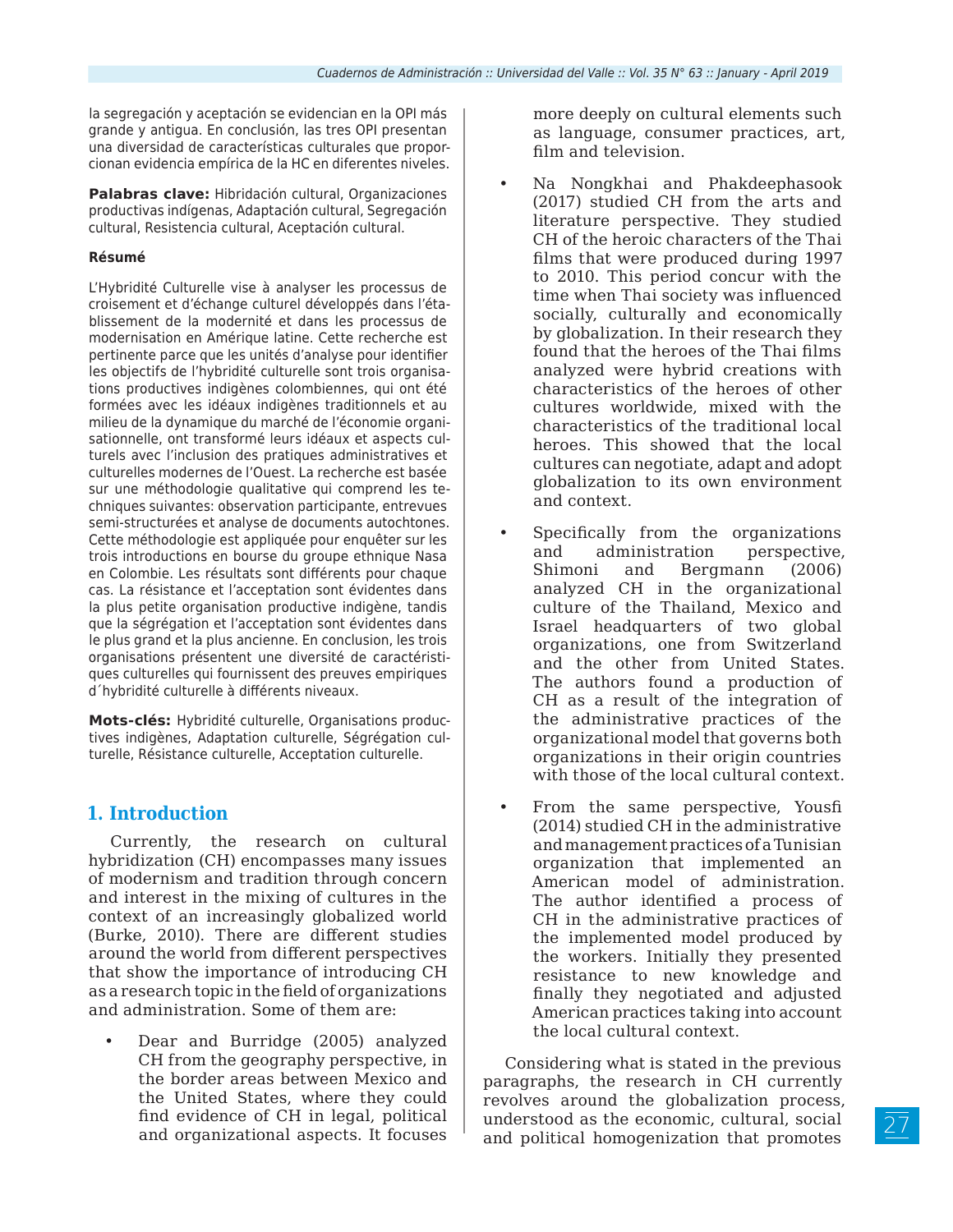and generates values, as well as universal rights that do not respond to the indigenous and ethnic movements of the world (Romero, 2007).

These phenomena that are universalizing the culture are inevitably presented and developed at the micro level in indigenous productive organizations (IPOs) during their configuration, since the development of a culture implies an interdependence between history, structure, living conditions and the subjective experiences of people (Zapata, 2002), whether in the state of "modernity" or "traditionalism", or as it is now known, as "globalized" or "nationalist".

Considering the aforementioned, and based on field work carried out with three IPOs located in Toribío (north of the Cauca department in Colombia), which are catalogued as indigenous entrepreneurships, the present research aims to answer the following question: what are the cultural characteristics of IPOs, and how do they manifest and form within the organizations a specific culture with features and components similar or different from modern Western non-indigenous organizational cultures?

To answer this question, it is important to introduce some points related to indigenous entrepreneurship, as follows:

- According to Dana (2015), it is an emerging field of academic research, which means that there are many ways to explore the characteristics and specificities of the IPOs from different perspectives and disciplines, including the topic of cultural hybridization.
- Indigenous entrepreneurships are "sufficiently distinguished from both mainstream entrepreneurship and other social and management sciences to constitute a legitimate, well-defined sub-field of research in its own right" (Hindle and Moroz, 2010, p. 357). Many authors believe that the research on IPOs must be serious, deep and inclusive due to the possibility of finding new organizational forms and characteristics that can serve to complement or maybe even replace the paradigms and conventional

conceptual framework of the Western non-indigenous organizations and entrepreneurial enterprises (Dana, 2007; Foley, 2003, 2008; Hindle, Anderson, Giberson, and Kayseas, 2005).

In economic terms, indigenous entrepreneurship helps develop indigenous communities. These organizations provide employment, enabling empowerment and increasing prosperity for the indigenous people. The research on these organizations contributes to understanding of how a community can be self-sustainable through the activities of the IPOs. In most cases, these organizations fight to grow and be competitive in Western markets, with the purpose of increasing their demand, even though this goes against the traditional assumptions on which they were founded (Anderson, MacAulay, Kayseas, and Hindle, 2008; Lindsay, 2005). This produces many changes in the organizational behavior of the IPOs and in the form that the cultural characteristics are manifested and reproduced. For example, norms, politics and rules present a mixture between the formal conditions to be an operative organization from the Western markets, but at the same time, these cultural components have to represent the essence of the traditional culture (Peredo and McLean, 2013).

According to the literature, indigenous entrepreneurship is defined as the creation, management and development of new enterprises by indigenous peoples for the benefit of indigenous peoples. The organizations created in this way may correspond to any of the private, state or nonprofit sectors. The desire and benefits gained from venturing can range from the narrow point of view of the economic benefit of a single person to the broad vision of multiple social and economic benefits for the entire community. The results and rights derived from indigenous entrepreneurship can be extended to business partners and interest groups that may be non-indigenous (Lindsay, 2005; Hindle and Lansdowne, 2007; Dana, 2015).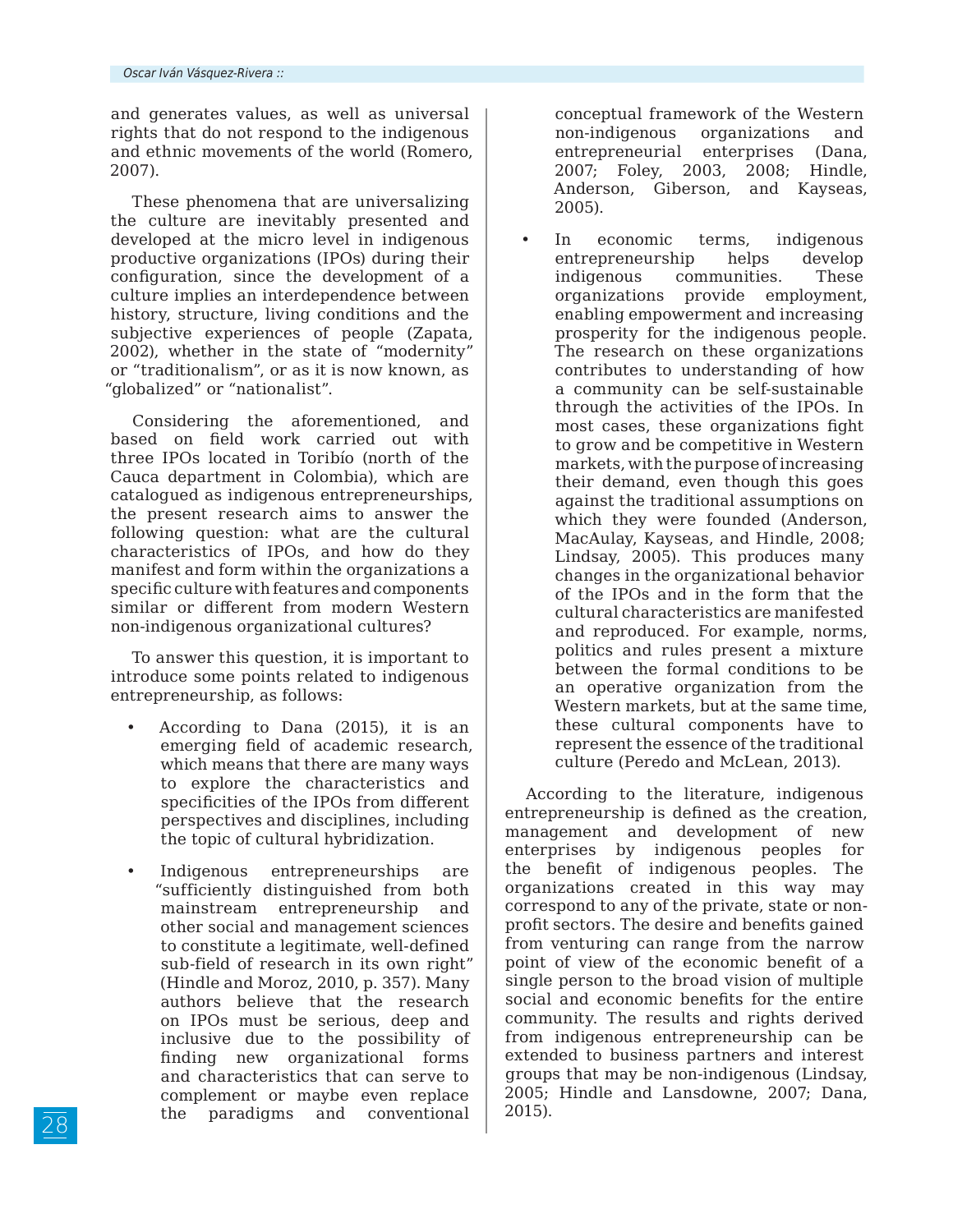These types of organizations have several tensions to overcome to attain their objectives, including non-economic objectives relating to self-reliance, control over activities on traditional lands and the respect and use of traditional values and practices (Anderson, 2002). According to Newhouse (2001), there are two different ways to classify those tensions: the first one is related to the economic objectives, on the one hand, and broader social objectives on the other. The second tension is related to the modern and traditional management assumptions and practices.

According to Anderson (2002), it is possible to manage a tension "by addressing the underlying issue in a way that satisfies what at first appear to be competing forces" (p.49). According to this author, there is a permanent conflict between the collective principles of the indigenous people and the high power-distance that is accepted in modern individual societies, but in indigenous entrepreneurship, these forces can interact with each other in terms of the division of labor, leadership, and decisionmaking inside the organization (Anderson, 2002). These examples provide justification for and the importance of understanding cultural hybridization in IPOs. In response, this research provides a look at the IPOs, which allows us to identify and characterize how this organizations are managing these tensions. Additionally, this research presents the reactions of the IPOs to the tension produced by the crossing of the traditional worldview of the indigenous people with the modern assumptions of effectiveness and management in productive organizations.

In terms of the methodology for the research, it is proposed that the process designed from the Western view be complemented with the methodology required by the indigenous people of Toribío to perform research in their territories. Its integrated purpose can be identified in the document on research guidelines in indigenous territories (Vitonas, 2013), which indicates that research in these territories is as follows:

…to go after the tracks; it is to start from the problems of reflecting, thinking and building work tools; it is the search of solutions to enrich ourselves; to follow step by step according to the procedures

and causes of the problems and then ask more questions, read, think and look at the results; it is a standard to give continuity to the knowledge of the elderly; it is to deepen the meaning and interpretation of the cosmogonic process through the interpretation of thoughts; it is to seek the foundations of the law of origin that helps to take back what has been lost from indigenous peoples; it is an approach to the connoisseurs to make knowledge to be practical, reaffirming our wisdom (p.9.)

There are four actions that allow the indigenous methodology to connect with the Western one. Those actions are broadly presented in the methodology section of this article. In this study, we attempt to apply and perform these actions to identify and interpret the culture hybridization in IPOs. In this type of study, the ideal of research, restoration and dissemination of heritage would not have as its central aim to pursue authenticity or restore it but to reconstruct historical credibility and provide a basis for reworking in accordance with the present days' needs (García, 1989).

## **2. Methodology**

### *2.1. Analysis Units Context*

The Municipality of Toribío is located to the northeast of the Cauca department, 83 kilometers from Cali city. It is a mountainous terrain located on the Cordillera Central, which reaches its maximum height of 4,150 meters above sea level in the "*Paramo"* (like a high mountain) of Santo Domingo, and it is bordered in the north by the municipality of Corinto, to the south with the municipality of Jámbalo, to the east with Huila and the Tolima department and to the west with the municipality of Caloto. In addition to the above, Toribío is an agricultural pantry area that supplies products to the regional markets of Santander de Quilichao, Corinto and Cali.

Toribío is a prominent indigenous municipality. There are three "*Resguardos*" (like refuges) of colonial origin, dating back to 1701, which are as follows: the Indigenous Resguardo of Tacueyó, the Indigenous Resguardo of Toribío and the Indigenous Resguardo of San Francisco, which also form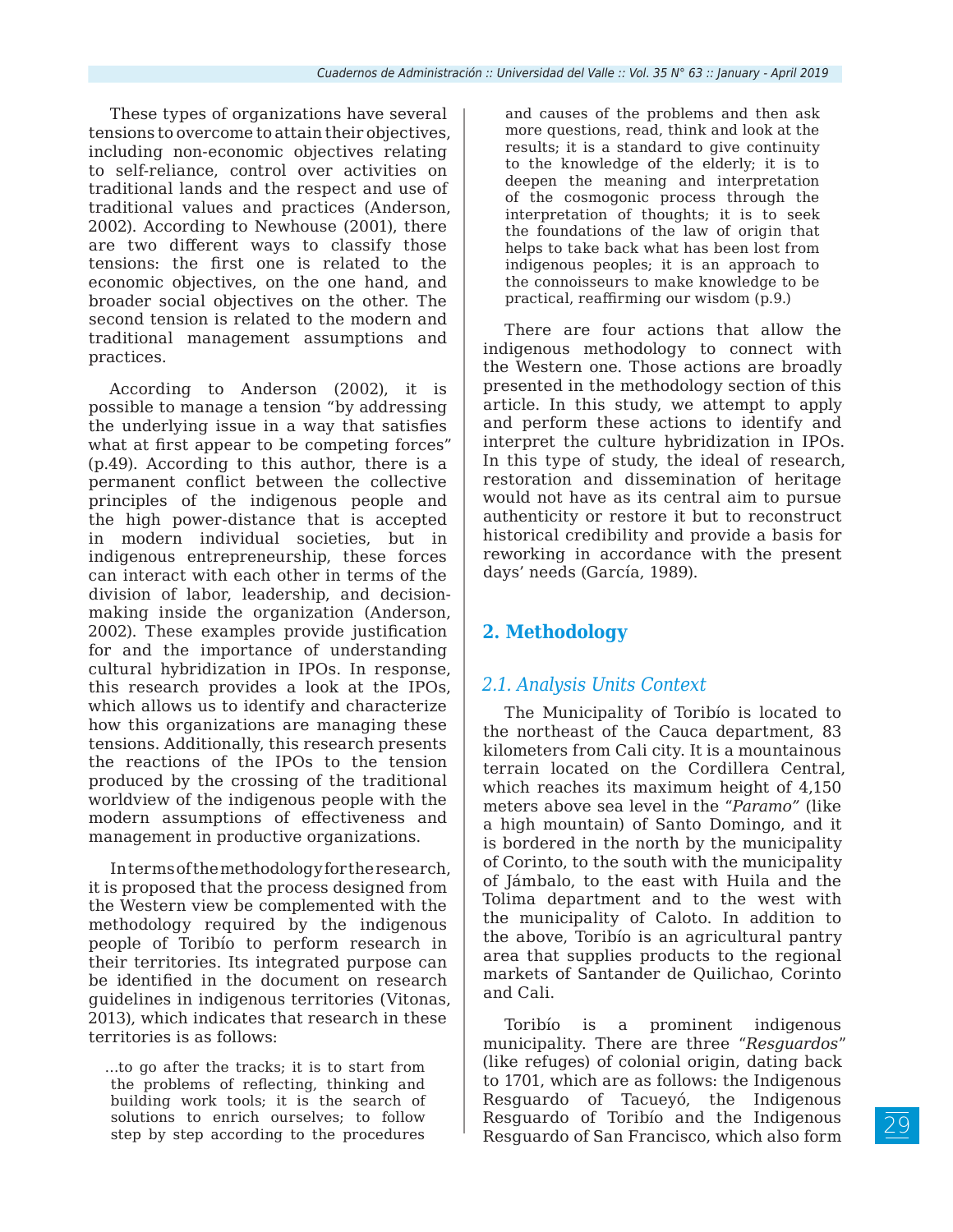| <b>Table 1. Characteristics of the IPOs</b> |                                                                                                                     |                                       |                                                                                                               |                            |                                                                                                                                                                                                              |  |
|---------------------------------------------|---------------------------------------------------------------------------------------------------------------------|---------------------------------------|---------------------------------------------------------------------------------------------------------------|----------------------------|--------------------------------------------------------------------------------------------------------------------------------------------------------------------------------------------------------------|--|
| Indigenous<br>Productive<br>Organization    | <b>Productive</b><br><b>Activity</b>                                                                                | <b>Number</b><br>of<br><b>Members</b> | <b>Place</b>                                                                                                  | Year of<br><b>Creation</b> | <b>Products</b>                                                                                                                                                                                              |  |
| Kwe'sx Café                                 | Processing organic<br>coffee.                                                                                       | 3                                     | <b>Between</b><br>the Toribío<br>Resquardo and<br>San Francisco<br>-Rural zone of<br>Caloto Nuevo<br>village. | 2002                       | Roasted and ground coffee, in<br>presentations of 50 g to 125 g to 250 g<br>to 500 g. Milled and dried parchment<br>coffee for export.                                                                       |  |
| Fxize                                       | Processing of<br>natural juices<br>from blackberry<br>and gulupa and<br>processing of<br>bottled drinking<br>water. | 10                                    | Resquardo de<br>Toribío - Urban<br>area.                                                                      | 1997                       | Drinkable treated water in bottles of<br>600 ml and in bags of 360 ml and 600<br>ml. Bagged beverage of fruit juice of<br>70 cm3 and 250 cm3 and bottled of<br>250 cm3-500 cm3 to 1000 cm <sup>3</sup> .     |  |
| Lácteos San Luis                            | Dairy processing.                                                                                                   | 10                                    | Tacueyó<br>Resquardo -<br>Urban zone.                                                                         | 1995                       | Fruity yogurt in presentations of<br>200 ml, 1000 ml and 1750 ml. Double<br>cream cheese. Pasteurized peasant<br>cheese. Creole cheese.<br>$200 - ml$<br>bagged yogurt. Milk beverage, packs<br>of 30 units. |  |
| Source: Author own elaboration.             |                                                                                                                     |                                       |                                                                                                               |                            |                                                                                                                                                                                                              |  |

the entire municipality, in the whole territory of the collective property. It has a population of 31,341 inhabitants; 96% of its population is of Nasa ethnicity, and the remaining 4% is recognized as mestizo or as part of other indigenous peoples, mainly Guambianos (Alcaldía del Municipio de Toribío, 2012).

The rural sector, in which 93.81% of the population is concentrated, is made up of these three "Resguardos" with their respective *"Cabildos"* (like indigenous councils), recognized as public entities of a special character, with legal status, their own property and administrative autonomy; in addition, the majority of the population of the urban area is recognized as members of the Nasa ethnicity, and they are governed by the Cabildo of Toribío (Alcaldía del Municipio de Toribío, 2012).

The units of analysis are three IPOs of the municipality. Each IPO independently develops different productive activities (Table 1).

#### *2.2. Primary Information Sources*

Multiple meetings were held with IPO workers. The efforts were focused on interviewing or having discussions with the longest-serving people within the

organizations because they had concrete experiences and had experienced the cultural dynamics (Table 2).

#### *2. 3. Secondary Information Sources*

Various texts prepared by the indigenous people of Toribío, where historical and contemporary information on both the social aspects of the territory and the productive dynamics of the organizations, were compiled (Table 3).

### *2.4. Data Collection Strategy*

For the development of this research, qualitative methods, specifically methods of cultural anthropology or ethnographic methods, such as "participant observation", "semi-structured interviews" and "qualitative document analysis", were used to describe the culture of the IPOs. The indigenous methodology is included throughout the methodological design. While complying with the exigencies of the Western methodology to show reliability in the data obtained, we also comply with the demands of the indigenous methodology for the handling and processing of the information and knowledge that is generated from the description of the traditions.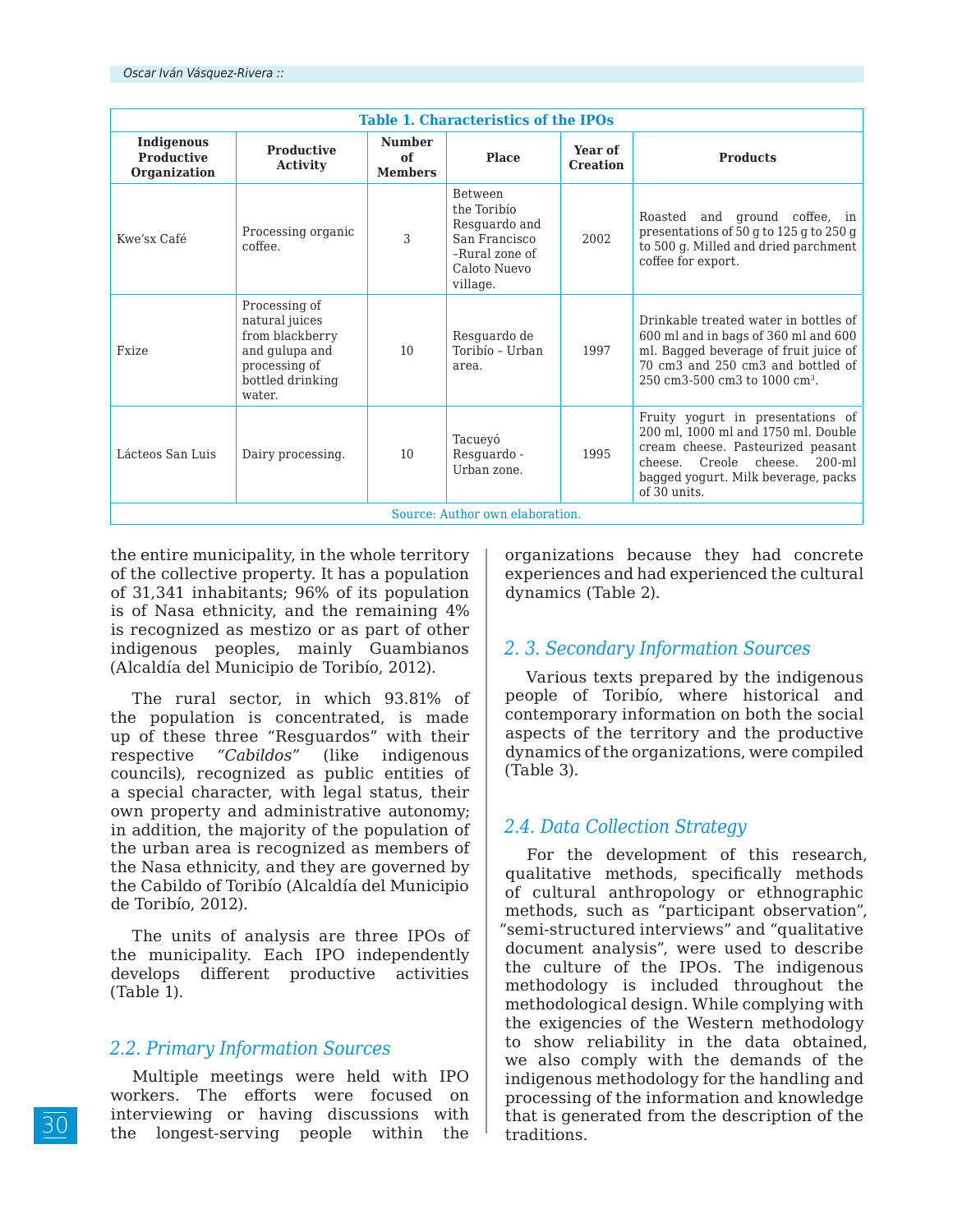| <b>Table 2. Primary Information Sources</b> |                                              |                                                                                                                                                                                                                                                |                                                                                                                                                                                                                                             |  |  |  |
|---------------------------------------------|----------------------------------------------|------------------------------------------------------------------------------------------------------------------------------------------------------------------------------------------------------------------------------------------------|---------------------------------------------------------------------------------------------------------------------------------------------------------------------------------------------------------------------------------------------|--|--|--|
| Organization                                | <b>Position</b>                              | Seniority in the<br>Organization                                                                                                                                                                                                               | <b>Main Functions</b>                                                                                                                                                                                                                       |  |  |  |
| Kwe'sx Café                                 | Operator (worker) 1                          | 2 years                                                                                                                                                                                                                                        | Drying coffee. Organizing dry coffee for sale.                                                                                                                                                                                              |  |  |  |
|                                             | Operator (worker) 2                          | 7 years                                                                                                                                                                                                                                        | Operating coffee machines. Packing ground coffee.                                                                                                                                                                                           |  |  |  |
|                                             | Administrative<br>Coordinator                | 3 years                                                                                                                                                                                                                                        | Managing the organization and presenting economic-financial<br>reports to the Board of Directors (Delegates of each Cabildo<br>and Proyecto Nasa) every two weeks).                                                                         |  |  |  |
| Fxize                                       | Operator (worker) 1                          | 5 years                                                                                                                                                                                                                                        | Scalding the fruit pulp. Sealing the final product using sealing<br>machines.                                                                                                                                                               |  |  |  |
|                                             | Supervisor                                   | 7 years                                                                                                                                                                                                                                        | Reporting production to the coordinator. Performing the same<br>functions as operator 1.                                                                                                                                                    |  |  |  |
|                                             | Storehouse Operator                          | Updating the inventory of finished product. Selling finished<br>product at the production plant. Discharging and loading of<br>1 year<br>raw material and finished product. Taking care of the finished<br>product storehouse or refrigerator. |                                                                                                                                                                                                                                             |  |  |  |
|                                             | Administrative<br>Assistant                  | 1 year                                                                                                                                                                                                                                         | Management of the accounting system. Support for the<br>preparation of inventory. Payments to suppliers and<br>distributors.                                                                                                                |  |  |  |
|                                             | Administrative<br>Coordinator                | 2 years                                                                                                                                                                                                                                        | Managing the organization and presenting economic-financial<br>reports to the Board of Directors (Delegates of each Cabildo<br>and Proyecto Nasa) every two weeks). Designing strategies for<br>the promotion and sale of finished product. |  |  |  |
| Lácteos San Luis                            | Operator - Production<br>Manager             | 7 years                                                                                                                                                                                                                                        | Managing the production plant. Preparing dairy and cheese<br>using dairy processing tools.                                                                                                                                                  |  |  |  |
|                                             | Sales Assistant                              | 2 years                                                                                                                                                                                                                                        | Attending sales within the factory. Keeping the raw material<br>storehouse organized. Keeping the inventory of raw materials<br>and finished products.                                                                                      |  |  |  |
|                                             | <b>Accounting Assistant</b><br>and Treasurer | 1 year                                                                                                                                                                                                                                         | Management of the accounting system. Support for the<br>preparation of inventory. Preparation of financial reports.                                                                                                                         |  |  |  |
|                                             | Administrative<br>Coordinator                | 10 years                                                                                                                                                                                                                                       | Managing the organization and presenting economic-financial<br>reports to the Board of Directors (Delegates of each Cabildo<br>and Proyecto Nasa) every two weeks). Designing strategies for<br>the promotion and sale of finished product. |  |  |  |
| Source: Author own elaboration.             |                                              |                                                                                                                                                                                                                                                |                                                                                                                                                                                                                                             |  |  |  |

| <b>Table 3. Secondary Information Sources</b>                                                                 |                                                 |                                                 |                                                                                                                 |  |  |
|---------------------------------------------------------------------------------------------------------------|-------------------------------------------------|-------------------------------------------------|-----------------------------------------------------------------------------------------------------------------|--|--|
| <b>Document Name</b>                                                                                          | <b>Author</b><br><b>Source</b>                  |                                                 | <b>Description</b>                                                                                              |  |  |
| La Metamorfosis de la<br>Vida                                                                                 | Marcos Yule and<br>Carmen Vitonas               | CECIDIC Library                                 | Book that describes the main cultural elements<br>of the indigenous people of Toribío in all its<br>dimensions. |  |  |
| Boletin Informativo -<br>Jugos Fxize                                                                          | Proyecto Nasa                                   | Proyecto Nasa File                              | Document that tells the history of the Fxize.                                                                   |  |  |
| Declaración de Misión.<br>Visión y Objetivos<br>Lácteos San Luis                                              | Board of Directors<br>of Lácteos San<br>Luis    | Accountant of Lácteos<br>San Luis               | Document that shows the strategic elements of<br>Lácteos San Luis                                               |  |  |
| Normas, Políticas y<br>Presentaciones de<br>Kwe'sx Café                                                       | Administrative<br>Coordinator of<br>Kwe'sx Café | Administrative<br>Coordinator of Kwe'sx<br>Café | Various files with the main norms, policies and<br>presentations made in Kwe'sx Café                            |  |  |
| La Recuperación de<br>Tierras del Resguardo<br>de San Francisco y de la<br>Zona Norte                         | <b>ACIN</b>                                     | CECIDIC Library                                 | Book that tells the historical process of land<br>reclamation in the north of the Cauca province.               |  |  |
| Nuestro Proceso<br>Organizativo:<br>Resguardos de Toribío,<br>Tacueyó y San Francisco<br>con el Proyecto Nasa | <b>ACIN</b>                                     | CECIDIC Library                                 | Book that shows the organization process of the<br>Cabildos around the Proyecto Nasa.                           |  |  |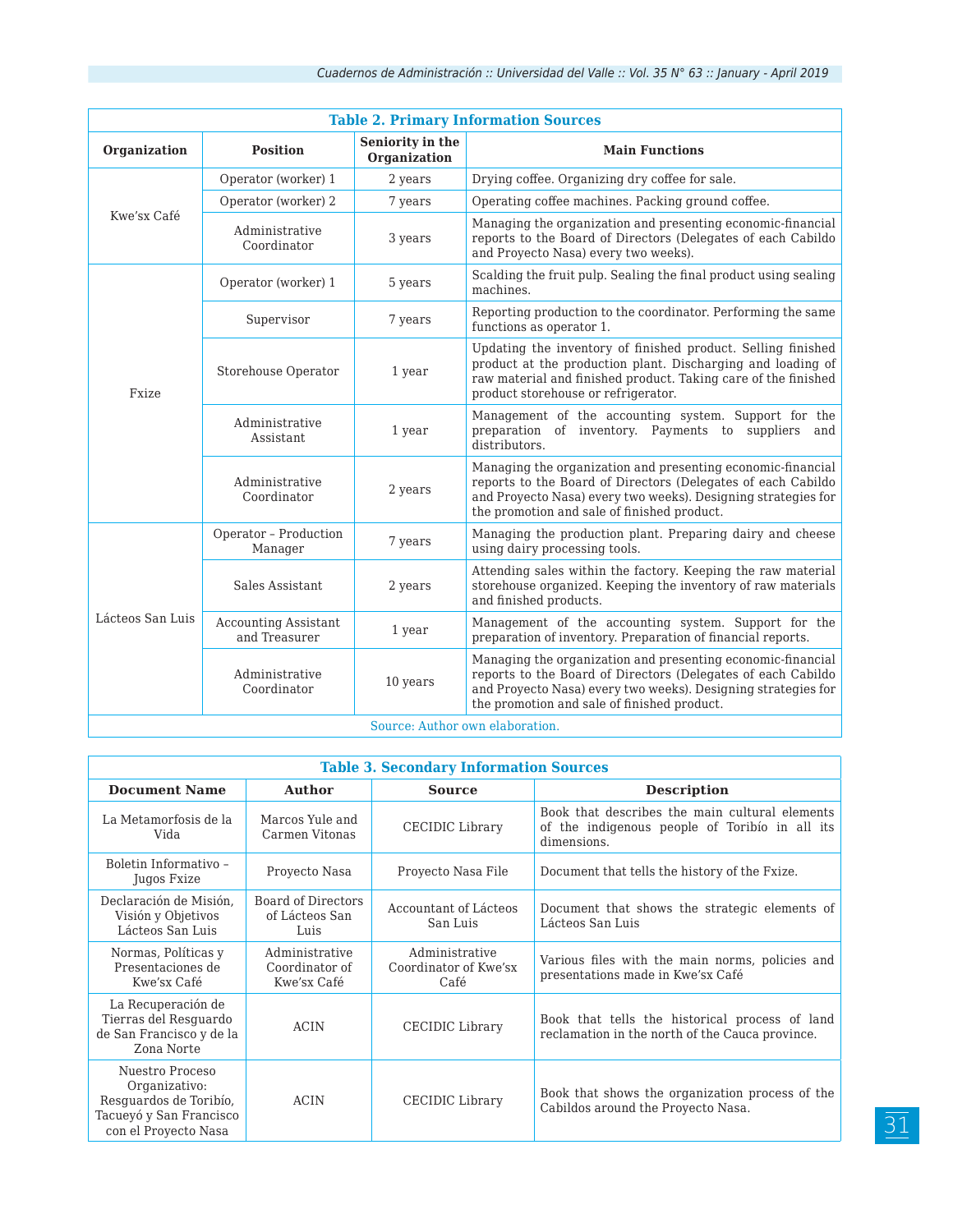| Revista Yaja                                                             | CECIDIC - School<br>of Communication | CECIDIC Store        | Magazine that shows the main events that<br>occurred during the year in the territory, besides<br>presenting historical data. |  |
|--------------------------------------------------------------------------|--------------------------------------|----------------------|-------------------------------------------------------------------------------------------------------------------------------|--|
| Descripcion de la<br>Economia Indigena<br>Dificultades y<br>Perspectivas | Ezeguiel Vitonas<br>– ACIN           | CECIDIC Files        | Document that reflects the characteristics and<br>particularities of the economy of Toribio.                                  |  |
| Lineamientos de<br>Investigación en<br>Territorios Indigenas             | Jaime Vitonas<br>- CECIDIC           | <b>CECIDIC Files</b> | Document that teaches the methodology to carry<br>out research in indigenous territories.                                     |  |
| Nasa Yuwe                                                                | <b>CECIDIC</b>                       | CECIDIC Files        | Book to learn Nasa Yuwe (the native language)                                                                                 |  |
| El Tull desde la<br>Cosmovisión Nasa                                     | CECIDIC - School<br>of Agro-ecology  | <b>CECIDIC Files</b> | Document reflecting work on the farm as a strategy<br>to ensure food security.                                                |  |
| Herramientas<br>Agroecologicas Para el<br>Trabajo en el Tull             | CECIDIC - School<br>of Agro-ecology  | CECIDIC Files        | Document showing the main tools to work in a<br>farm.                                                                         |  |
| Source: Author own elaboration.                                          |                                      |                      |                                                                                                                               |  |

Given the above elements, the following methodological process was performed to reach the objectives of the research proposal:

- The components, traits and characteristics of the culture that were to be analyzed in IPOs were defined.
- A question bank according to the matrix of descriptive questions was established to interrelate the elements of observation by Bonilla and Rodríguez (2005), which allowed for the participant observations and semi-structured interviews to be directed toward the identification and description of the components, traits and characteristics of a culture in the analysis of the IPOs.
- An exploratory logbook or referential plan was designed to provide an overview of the research and to view the different stages involved.
- The three IPOs were approached to explain the research methodology and the purpose and to formalize the "participant observations" and "semistructured interviews" as part of the field work. The observations were oriented to the dynamics presented by all members of the IPOs, and the interviews were conducted in specific cases to delve into some categories that were difficult to establish with the observations, specifically those related to symbolic and emotional cultural characteristics. The observations were made over a period of a month, and a

schedule was developed to visit each organization on a rotating basis. This involved defining a weekly work plan, determining day by day the questions to focus the observations in a way that allowed for the components, traits and characteristics of the culture to be identified, considering that they were initially descriptive observations and later focused observations. Given the above, the fieldwork lasted approximately a month and a half.

- Texts and "native" books were obtained to perform the qualitative document analysis process. The native documents that were collected contained information related to the characterization of the ancestral culture or the development of sociocultural processes carried out by the indigenous people of Toribío. The documents were found in the municipal library and the CECIDIC archives. Likewise, institutional documents, such as mission and vision statements, international cooperation projects and labor regulations, were analyzed. These documents were found in the historical archives of each productive organization and in the historical archive of the Proyecto Nasa.
- The "participant observations" and "in-depth interviews" were systemized in Word text files daily. It was possible to write down 22 exploratory logbooks containing all the primary information of the field work, the feelings of the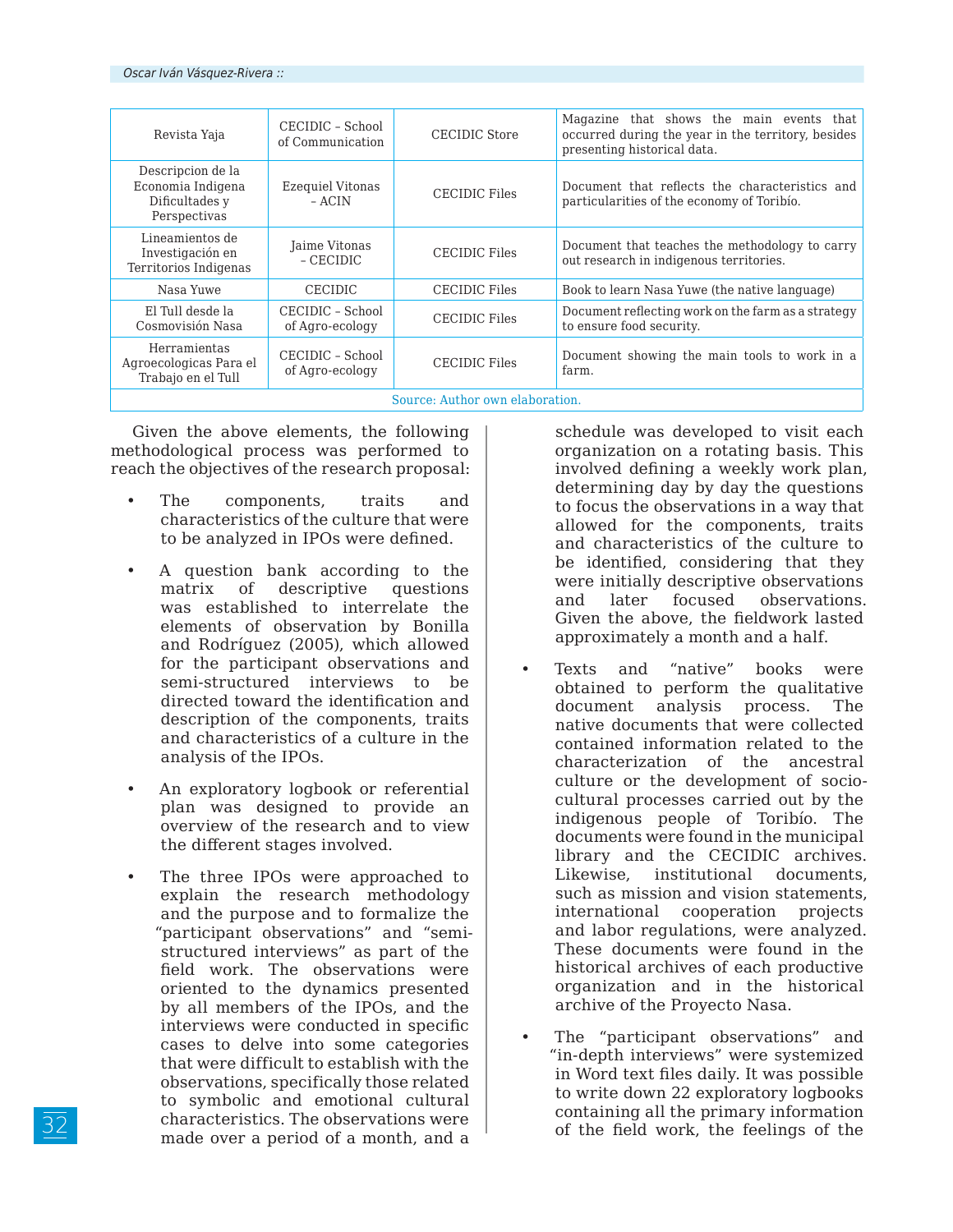study and in general the rapporteur experience.

#### *2.5. Data Analysis Strategy*

Once the primary and secondary information was collected, the following data analysis process was performed:

- The culture of the three IPOs in general terms were described. Atlas TI software was used to organize the information deposited in the logbooks.
- Subsequently, the CH in each of the three IPOs was characterized, and the general reaction type of the IPO culture was compared based on the cultural hybridization theory of Burke (2010) (acceptance, rejection, segregation, and adaptation), considering the level of introduction and approach to the Western world for each of them. These results were written on the section of Results and Discussions of this paper.
- Finally, the conclusions of the study were drawn. In this last section, different aspects related to the concept of organizational culture from the perspective of the natives belonging to the three IPOs and the notion of modern Western non-indigenous organizational culture were included. It is important to indicate that part of those conclusions were published on Vásquez-Rivera (2017), however it was published only the part related with the IPOs organizational culture characteristics (basic assumptions, values, artifacts and symbols) and the cultural processes (manifestation, realization, symbolization and interpretation) defined by Hatch (1993) according to Schein's (1985) theory.

#### **• 3. Results and Discussions**

In general terms, the three organizations present CH conditions in which traditional work traits are identified, using modern transformation tools. Likewise, the spirit with which these organizations were born has been gradually lost, in the sense that their social objective was intended to meet

the unmet basic needs of the territory, at least in terms of food and drinking water; however, the incursion into markets of other municipalities has forced them to change that objective for a more capitalist one, including the accumulation of raw materials and finished products, accumulation of wealth, and discussions and conflicts involving the most needy in their territory.

On the other hand, it was found that CH is tending more toward modernization in the organizations that are located in the Resguardos with a larger population; that is, Lácteos San Luis, which is located in the indigenous Resguardo of Tacueyó, has more of the technology that is usually implemented in modern Western non-indigenous organizations or more formalisms coming from modern companies. Additionally, the economic dynamics of the Resguardo in which the indigenous productive organization is immersed influences the degree of the appearance of CH conditions; for example, Kwe'sx Café does not have as many characteristics of CH in relation to the other two organizations because the protection of the San Francisco Resguardo, to which it belongs, presents greater economic and cultural protectionism than the other two Resguardos, where there is greater economic opening.

In terms of language, some differences are identified; for example, the term or concept of a rite is associated with indigenous practice or actions related to witchcraft, while the concept of a ritual corresponds to traditional practices of harmonization, which involve ceremonial aspects for a better coexistence with nature. Likewise, the concept of purification is related to the cleansing exercised by ritual practices of the Catholic religion, whereas the term harmonization is related to the passage from a negative to a positive stage through a ritual. According to the interviewed indigenous people, these ways of understanding these concepts have been shaped in their culture through the passage of time and the incursion of the Catholic religion within the processes of forgiveness of sins of the soul and the generation of new hopes. Considering the above, the natives do not refer to the soul but to the spirit and the way it interrelates with nature as the supreme being.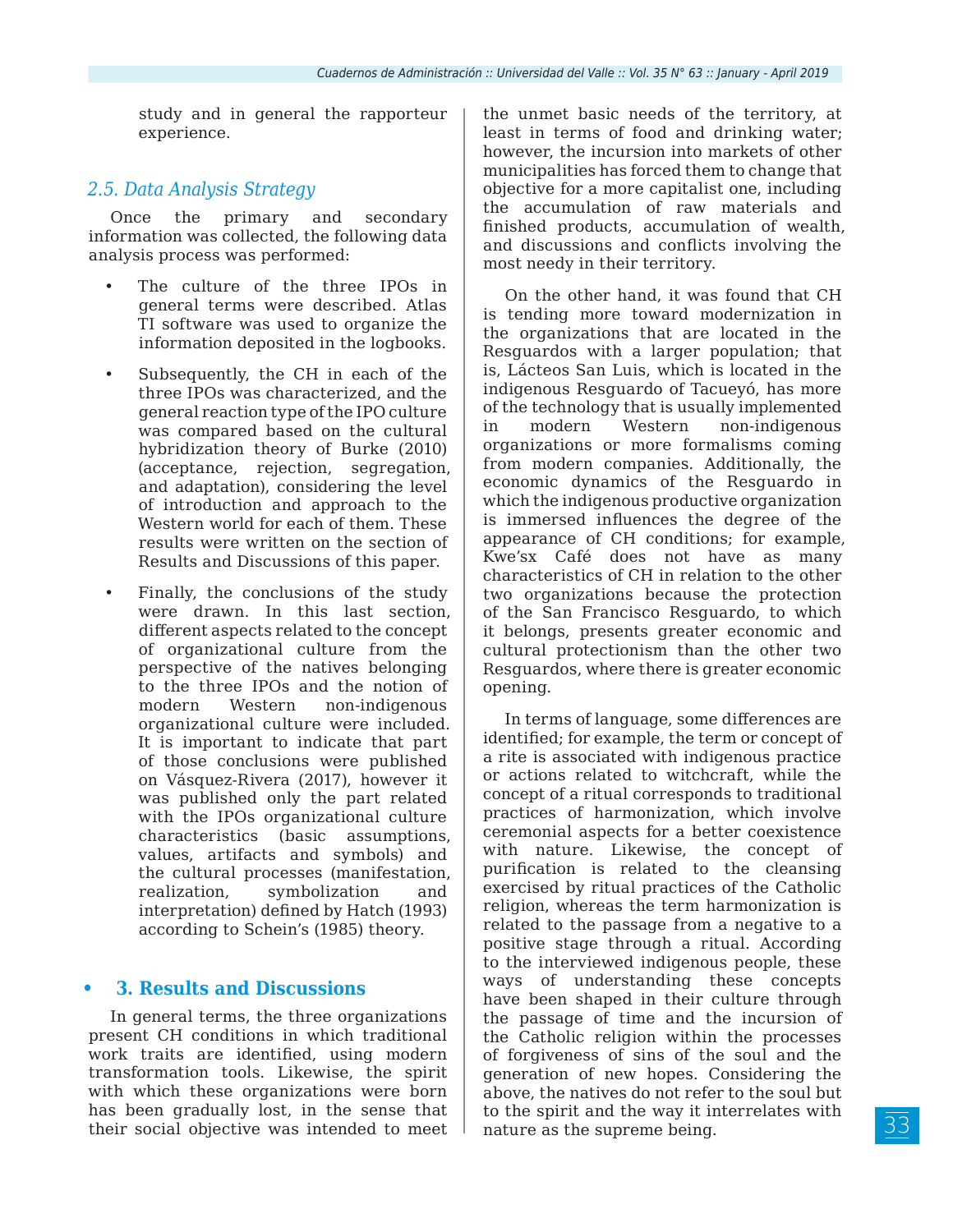The three IPOs have opted for accepting the inclusion of cultural practices from modern Western non-indigenous organizations, an example of which is the definition of strategic elements such as mission and vision, which although in the world of modern Western non-indigenous organizations, it is a basic element of administrative management, for the analysis of IPOs, it cannot go unnoticed as being considered an essentially Western aspect. Inevitably, the mix between the traditional and the modern can be observed at all levels of the organization, from the operational or productive work to the administrative or managerial tasks. However, in each of the IPOs, there are different reactions to this acceptance.

### *3.1. Kwe'sx café*

*Acceptance-Resistance-Adaptation:* Although there is no latent and explicit resistance to implementing modern Western practices in productive work, there were specific actions identified that the members of the organization promote to maintain their traditional customs and beliefs above those of the modern Western culture:

- Performing periodic rituals of harmonization, in which all the members of the organization participate, that maintain their traditional beliefs.
- Rejection of the monoculture policies for coffee, imposed by the National Federation of Coffee Growers, because they breach ancestral practices of sowing and harvesting to be replaced by modern pruning (which is called *zoqueo* in Spanish) and automatedmodern irrigation systems.
- Looking mainly for traditional or older doctors of the territory for the diagnosis of diseases and prescribing traditional medicines. It recognizes the value of "*Thë Walas"* (they are similar to traditional doctors) as spiritual guides and as the people who are able to interpret the messages of nature and different spirits.
- The organization is open to understanding new forms of

organization to face the competitive market; however, it resists implementing forms of organization, despite the fact they have been successful for the other IPOs of the territory, such as *Lácteos San Luis*.

- Many of the production activities have been adapted in terms of modern technology and transformation tools, reducing the traditional production activities. However, part of the process of preparing raw coffee and the transformation of coffee still use the traditional practices, which are even promoted by distributors and consumers as part of the differentiation approach and added value of the final product.
- The land where the coffee is planted is considered a reserved, almost sacred space, and it symbolizes the fertility and growth of the typical food that is consumed by each family.
- The coffee bean is considered a symbol that represents care and attention. Likewise, for many coffee suppliers, it is the sense of life, since it focuses all the attention on the preservation of the bean and its placing under the best conditions.
- The coffee tree is a symbol of greatness and abundance, since a single tree can produce a large number of fruits. Likewise, according to the care given by the supplier, it can be used for the next harvest.
- The harvesting and post-harvesting process is carried out using organic fertilizers and agro-ecological methods. Additional, it is led by adults, mainly women. It is done in conjunction with the children, so that they understand and reflect on working with the land and the importance of taking care of the space where they live.
- The drying process of the coffee bean is performed in two ways. One is through the silo or industrial dryer; the other is the traditional method, which is performed by placing the coffee beans on a bag under the sunlight.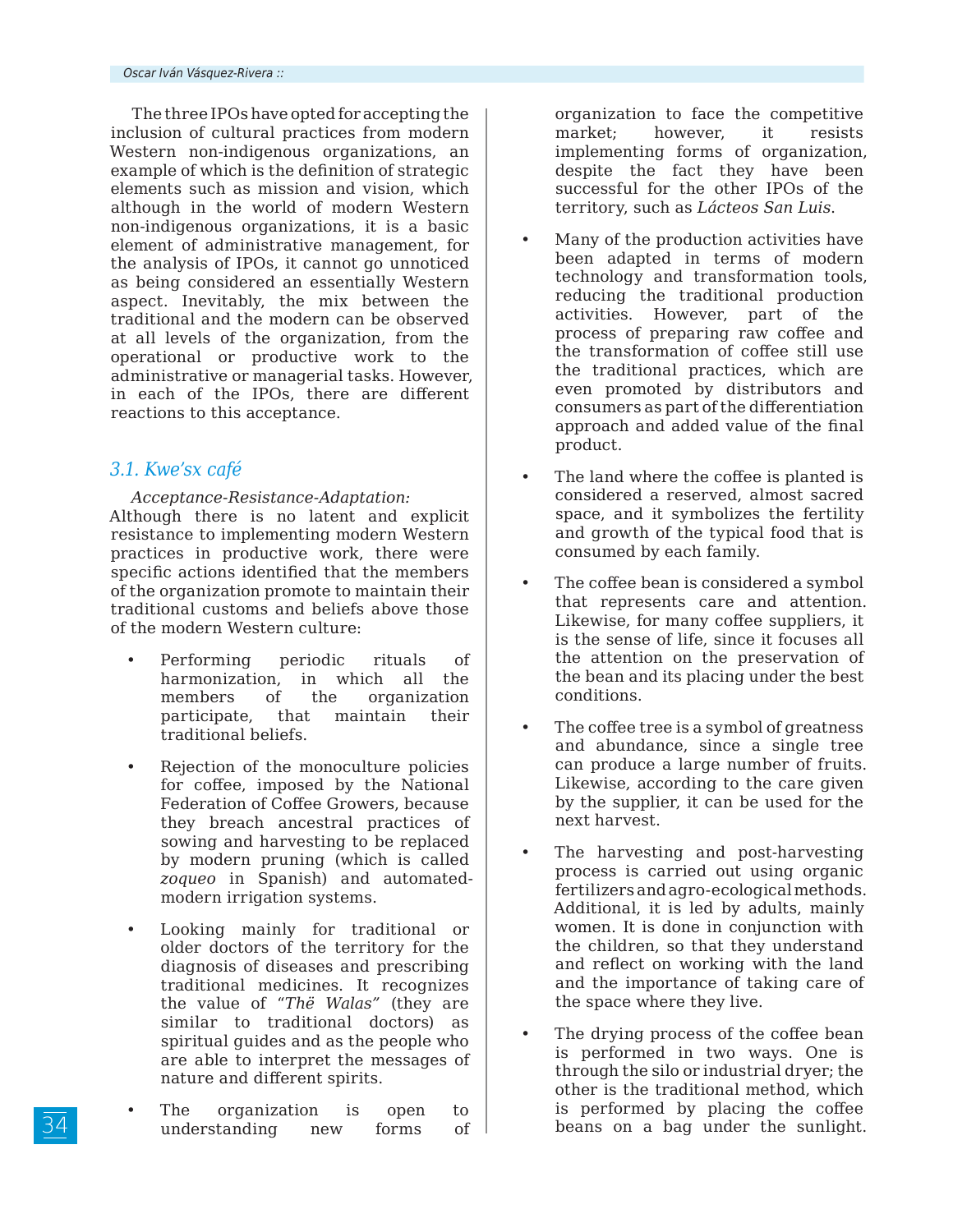Although in terms of productivity, the drying of coffee is better in a silo, the organization itself has encouraged the suppliers to use the traditional process of drying in the sun, improving the purchase price of the coffee beans dried under natural conditions, compared to the delivery of green coffee without drying. Traditional and rudimentary instruments are used to achieve the sun-drying process.

The results of the processes of transformation through the use of machines are constantly reviewed by the operators, in such a way that the use and control of the machinery is specialized and individualized:

...If the peels that get burned during the drying process are not removed from the coffee beans, the aroma of the coffee can be damaged or the machine can be damaged; then, I look at each coffee bean in the upper nozzle, I sack the ones that I find with dark skin, and then I throw them into the mountain (comments from a female worker).

- The process of sealing the finished product packages is performed manually. A shovel is used to pass the ground coffee from the vessels where it is stored, directly to the bag, which is sealed in a machine. This process was developed by one of the female operators. It takes the entire day, and on average, she is able to seal 200 125 g packages.
- The logo of the organization includes several traditional objects and symbols, such as the "*chumbe",* which is a fabric with geometric figures, used by indigenous women to carry their children during the workday; the traditional vegetable garden or "*tull";* and the snowy Huila volcano.

In the future, it is expected that the organization will penetrate other markets in the department. Therefore, more robust machinery has been acquired, which performs the processes of packaging and sealing in an automated way. Specialized bags are currently available to perform the packaging in such a way as to guarantee the durability and conservation of the final product. Faced with this process of adaptation, the coordinator of the organization says that the future is to incorporate more workers control production processes: "...above all, we must ensure that people continue to be part of our production processes, whether it is controlling the machines..." comments from the Administrative Coordinator of the organization.

In terms of the analysis of its strategic elements (mission and vision), there are traditional aspects observed in terms of the relationship with the working methods and the relationship with nature and the countryside. On the other hand, modern concepts are identified that are used in the logics of the market, which aid in the competitiveness and the expansion of markets.

In terms of organizational operation, it is observed that there are basic assumptions that generate fear and rejection of using Western machinery; however, through using the new technology, people adapt and lose their fears:

...sometimes, I am scared of machines, especially the silo, as it is quite large and heats a lot. I think it is because I only had one day to learn how to handle it, but little by little I have been learning to do it (comments from a female worker at Kwe'sx Café).

### *3.2. Fxize*

*Acceptance-Adaptation-Segregation:* The main characteristic observed in relation to adaptation is the latent eagerness of its leaders to define clear and achievable strategic elements (mission, vision and objectives), including concepts and terms that reflect the traditional and the modern in the operability and product development. Thus, the concepts of ancestral knowledge and quality standards are combined in the process of growing, harvesting and post-harvesting of the fruit. Likewise, the economic development of the territory from the income generated by the organization is openly expressed; at the same time, it is hoped to strengthen the Nasa Spirit and the care of mother earth. All of the above encompass the differential approach of the organization and are reflected in its mission and vision.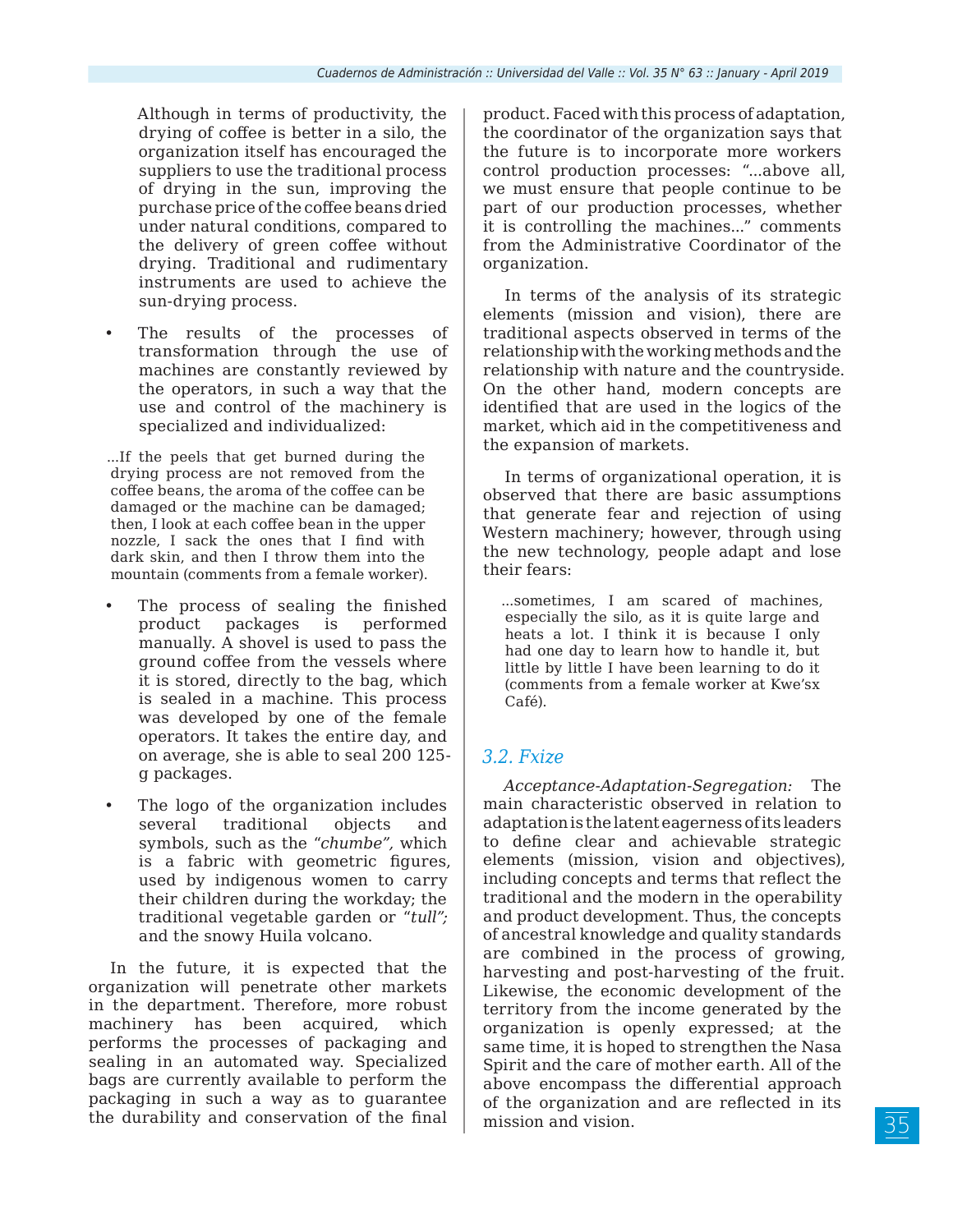It is also important to use electronic calculators to perform operations whenever there is a supplier or customer in the production plant:

...I do not really know how the person (who was here before me) used to do it, but I do use the electronic calculator to show to whom arrives how the operation is and that they believe what I am saying. I do not like having problems with people and they believe me when I show them the results, step by step in the calculator. I think they used to do the operations in paper notebooks, and it used to take them a lot of time to perform a calculation (comments from the Storehouse Operator).

The use of computers and their office tools have contributed to the planning of activities and the establishment of goals and objectives, both productive and commercial, in addition to having clarity in the income, costs and expenses of the organization:

...I have the advantage that we have Excel to organize spreadsheets in which we keep the inventory, both physical and financial, of the company; in addition, it allows us to make sales projections and the amount of product that we must manufacture in each of their presentations (comments from the Administrative Assistant).

The only person who refers to the IPO as a "company" is the Administrative Assistant of Fxize:

...For me, it is a company because it performs the processes of input transformation; in addition, it responds to the interests of associates. Perhaps, they do not call it that in the territory, but I come from Bogota, and I am not an Indigenous, so I am used to calling it a business…

Although there are some people who do not believe in the power of the elders and performing sacred rituals, there are some people who still practice it and go to the traditional physician to receive a diagnosis if they are ill. Interestingly, the indigenous people who do not believe in these traditional aspects still accept this option as a way to harmonize bad energies:

Alternate Governor of the San Francisco Resguardo, I accompany her to the rituals they prepare, especially when she needs help (comments from Fxize's Storehouse Operator).

In cultural terms, most of the members of the organization use traditional Western or alternative medicine to cure their ailments. Likewise, socialization and sharing activities are practiced, combining traditional and modern Western sports and arts.

Once again, it has been identified that the major source of explicit and declared differentiation is the way in which the fruits used for production are handled and grown. In addition, the water collected to be purified and subsequently bottled comes from a sacred fountain in which traditional rituals are practiced. This last element is promoted as part of the goodness of consuming the water treated by the organization: "When we tell the indigenous people to take our water, we tell them that they are strengthening the Nasa spirit, since they are drinking holy water from one of our territories." comments Edward Yule.

Some members of the organization have not felt the change from traditional to modern practices, and simply view the change as a way to transform more raw material: "... in the past, there were many delays that were generated in the manual processes of sealing or packaging. Now, we are happier with the machines because they reduce working time," says the Fxize Supervisor.

In this organization, efficiency is valued, so it is important not to waste resources that are used for the production processes: "...we try to ensure that 95% of the raw material be harvested, either in juices or by turning it into the pulp of fruit for marketing." comments the Administrative Coordinator. If there is a fault or some waste, the operator must compensate for it by improving their work and contributing to the development of the activities of the other partners. There is no need for a reprimand from the Administrative Assistant or the Coordinator; the workers already know what needs to be done after experiencing an adverse situation.

The growth dynamics of the organization are mainly measured by the amount of raw

<sup>...</sup>I do not like to participate in the traditional rituals of the territory, and I believe that the current generations do not find any sense in it; however, since my mother is the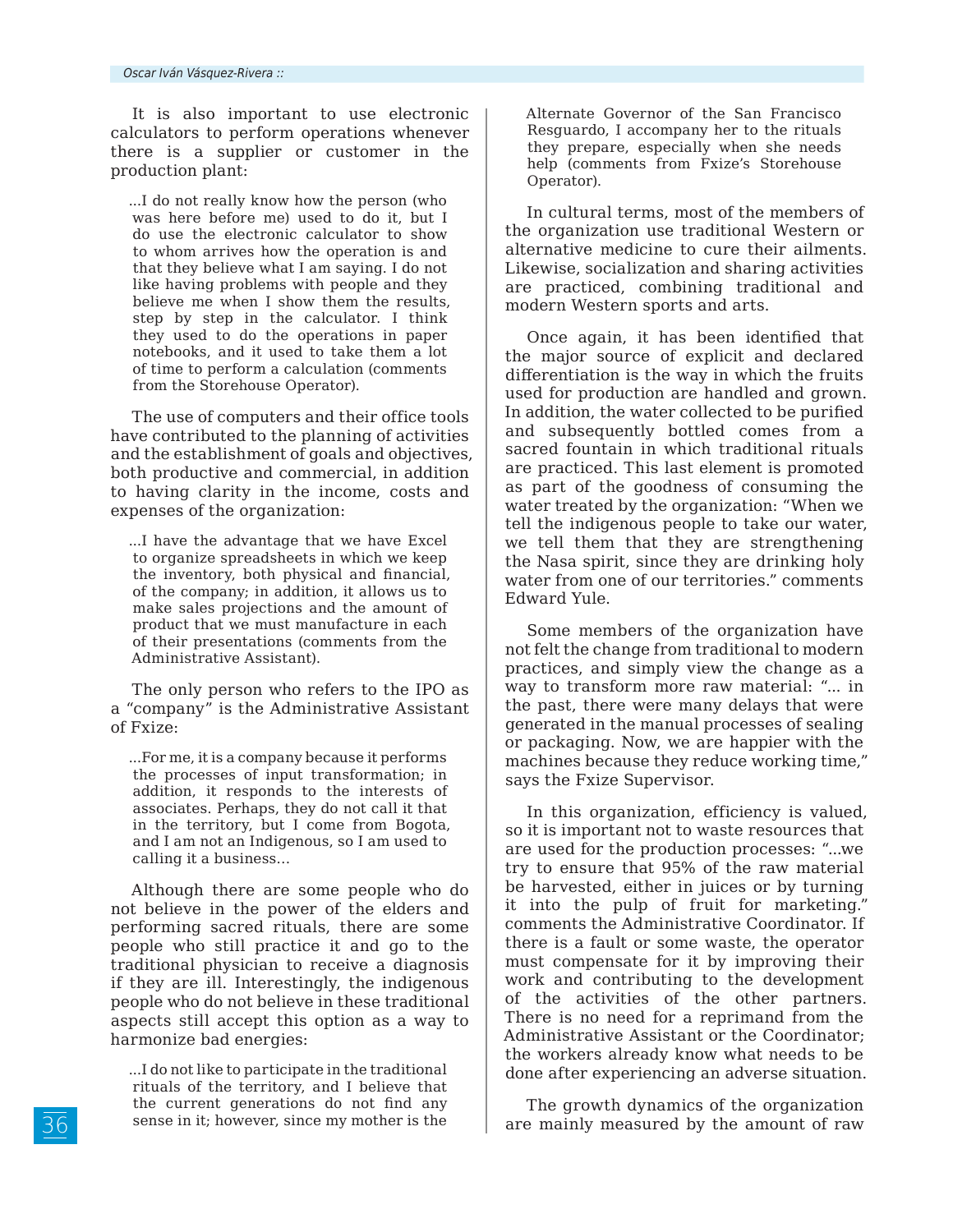material, blackberries, gulupa (it is a fruit similar to the passion fruit) or water that is stored for production. In the words of the Administrative Assistant:

...the opening of markets that support the company is due to the arrival of constant raw material that forces us to buy the blackberries from the producers who come to the company. In other words, there are plenty of blackberries, and in order to be able to buy them from the producers, we have to sell more and more product with added value...

### *3.3. Lácteos San Luis*

*Acceptance-Segregation:* A functional board of directors was established, which makes decisions and has generated a hierarchical and formalized organizational structure. In general, this board is composed of three representatives of the farmers and two representatives of the Cabildos. Its processes are formalized and standardized. This leads to a great deal of rigidity in interpersonal relationships, and the coordinator is considered like a boss. There is a notice in the sales area of the organization where the work schedule of the plant staff is established. The notice has been printed on a sheet of letter-size paper, and it says that the first shift of work goes from 7:00 am to 12:00 am; lunchtime is from 12:00 to 2:00 pm; and the second shift work goes from 2:00 pm to 5:00 pm. Additionally, in the reception lobby, there is a note that says that no operator can leave the premises during working hours without prior authorization from the administration. Of the three IPOs, Lácteos San Luis is the one that presents the most rigidity in relation to the compliance of the established norms.

In terms of the context to which it belongs, Lácteos San Luis is part of the indigenous town's council (Cabildo) of Tacueyó, which is the most economically protected in the municipality; in fact, the town of Tacueyó has begun to administrate some of the other IPOs in the territory, for example, *Fxize*, where there is a tendency toward the total attainment of the administration of the organization. This has inevitably generated an economic and market dynamic based on territorial expansion.

Additionally, the permanent search for financing through state or private entities, which inject resources for technological and process improvement of both the production plant and the activities that are carried out on the farm, is observed.

Traditional characteristics are not identified neither in the mission nor in the vision, and all concepts that are applied come from the modern Western non-indigenous vocabulary: organization, processing of all milk, marketing, consumption, demands satisfaction, competitiveness, consumer needs, economic strengthening, partners of the organization, entrepreneurial leadership, own leverage, nutrition programs, state entities, indigenous and local administration.

On the other hand, the members of Lácteos San Luis strongly reject traditional practices, such as rituals and indigenous ceremonies. Specifically, the vast majority of members of the organization do not like to participate in these activities and prefer to look for Western medicine and the Catholic religion:

Two years ago, the Cabildo tried to promote Western practices, forcing people to participate in them; however, people objected. They even tried to open a space for traditional medicine within the health center of the Resguardo, but it gradually deteriorated because of lack of attendees. The Cabildo blames the Christian churches for changing the mentality and beliefs of people... Medicinal plants have curative effects, but there are current diseases that cannot be cured with traditional medicine... I do not believe in traditional doctors; I prefer to look for Western doctors because if Western doctors work, investigate and sometimes they make mistakes, what to say about a traditional doctor who knows nothing (comments from the Sales Assistant).

With respect to the above, for the members of this organization, traditional doctors, or Thë Walas, do not have the power or authority that they have in the other Resguardos because they do not utilize Western medicine. In addition, the members of this organization argue that medicinal plants do have curative effects, but there are current diseases that cannot be cured with traditional medicine, so medical advances from the Western world must be sought for treatment.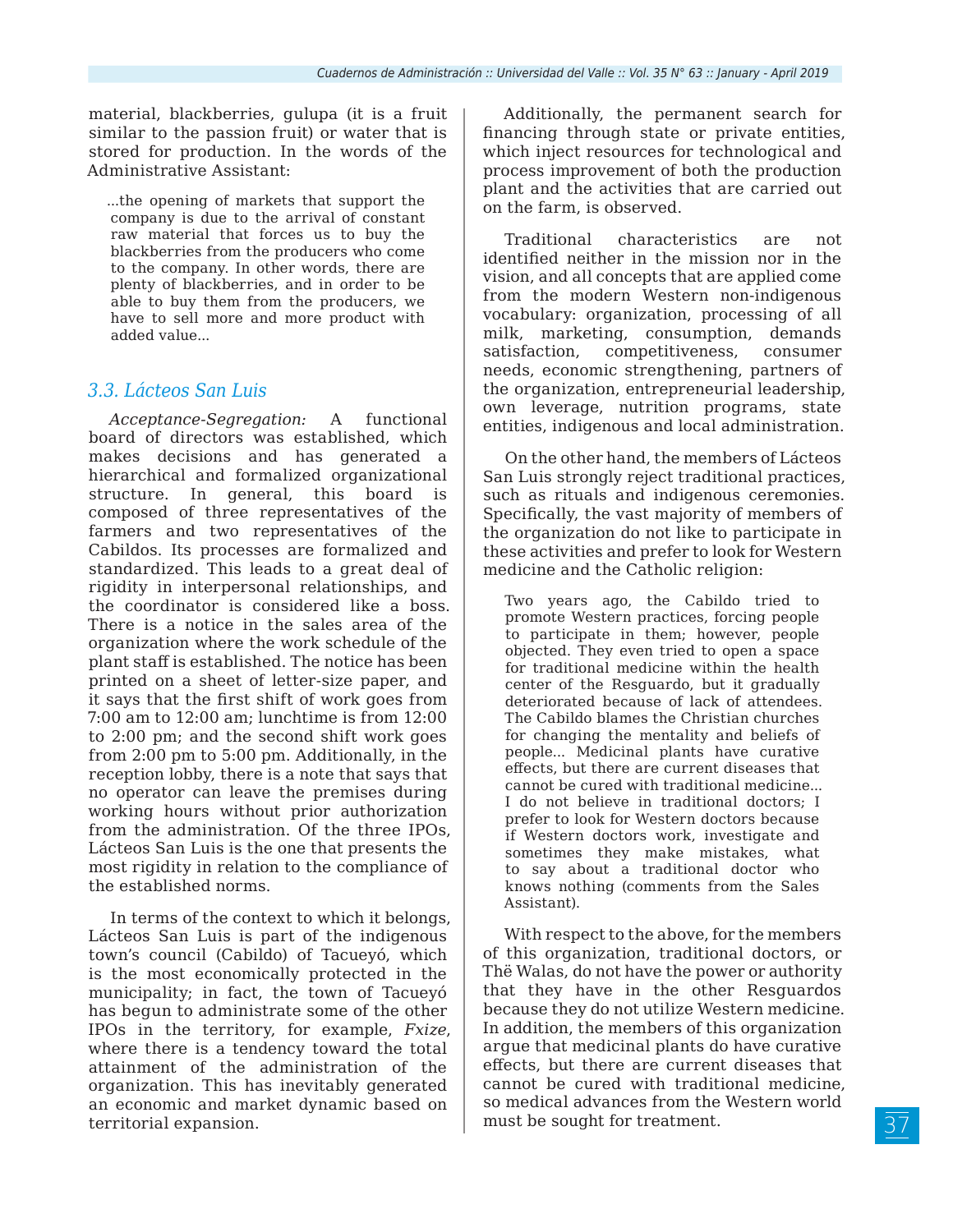An explicit desire to change traditional operating practices by implementing technological tools or modern processes that allow for the work to be performed more efficiently has been expressed:

...I do the inventory process in a very manual way; I feel that I need the computer to do it in an agile way... In theory, in the next few days, the computer that is in the administrative office will be moved so that I can do the task; it is only needed to add some electrical wiring in the sales area, and that is it (comments from the Sales Assistant).

Technology is favored in this organization because some workers are trained in the use of machines that make the activities easier to perform, in less time and with greater productivity:

"...the best that can happen to improve the production and thinking about going to other markets is to invest in a vacuum packer that allows the cheese to have a longer life...", comments the Production Manager.

It is important to emphasize that this organization does not identify messages or images within the production plant, nor organizational bets allusive to the strengthening of the Nasa Life Plan. Finally, the construction and individual and group implementation of this "Plan" is one of the greatest social challenges of the municipality of Toribío, as it is hoped that through its development, the Nasa identity will be strengthened, and the values of the municipality, in terms of politicalorganizational, economic-environmental and socio-cultural aspects, will be sustained by future generations.

Within this organization, efficiency and producing and selling the products quickly are paramount. Therefore, the Chief of Production organizes his work instruments sequentially. Additionally, every time he entered the plant, he already had something prepared, such as yogurt to pack the next day, and he constantly moved throughout the plant to boost the work of other workers. An example of production efficiency is the use of unsalted whey, which comes from the cheese processing, to make dairy drinks. This has created production advantages because the wastes from the production processes of the company are being incorporated in the production of other products. An example of sales efficiency is that the majority of collaborators carry the products that are close to their expiration date to the nearest villages to sell them on behalf of the company, which must be immediately consumed by the people who cannot go down to the central square of the town to buy them.

Strategic alliances have been developed with various shopkeepers and the local trading company of the Tacueyó's Resguardo to sell and offer the products. In addition, it is the only organization that has a store different from the production plant within the urban area of the municipality. It is the only organization that has considered the expansion and opening of markets as part of its formal growth policies and as part of its differential approach.

In addition, this organization has established product development and innovation as relevant aspects that are encouraged to the extent that its new products are successful or well received in the market:

...We recently released condensed milk, but it was a product that almost did not last, because we started to find fungi. I have the hypothesis that the problem occurred because the product was always sealed while hot, and the steam had no way out. I think the sweat (condensation) from the bottle generated the fungi. Next time, we will carry out the process leaving the condensed milk at room temperature to normalize (until it gets a normal temperature), and we will see what happens (comments from the Production Manager).

Finally, it is important to note that Lácteos San Luis is the only organization of the three indigenous productive organizations that promotes, encourages and performs community "*Mingas"* (which are communal works) among the farm owners who provide the inputs for the transformation processes within the organization. Likewise, it is thought that the farmer must be trained in the production and transformation techniques, so that in the future, they support the production processes of the organization. Although the members of the organization do not participate, as it does occur in the other IPOs, it can be identified a permanent desire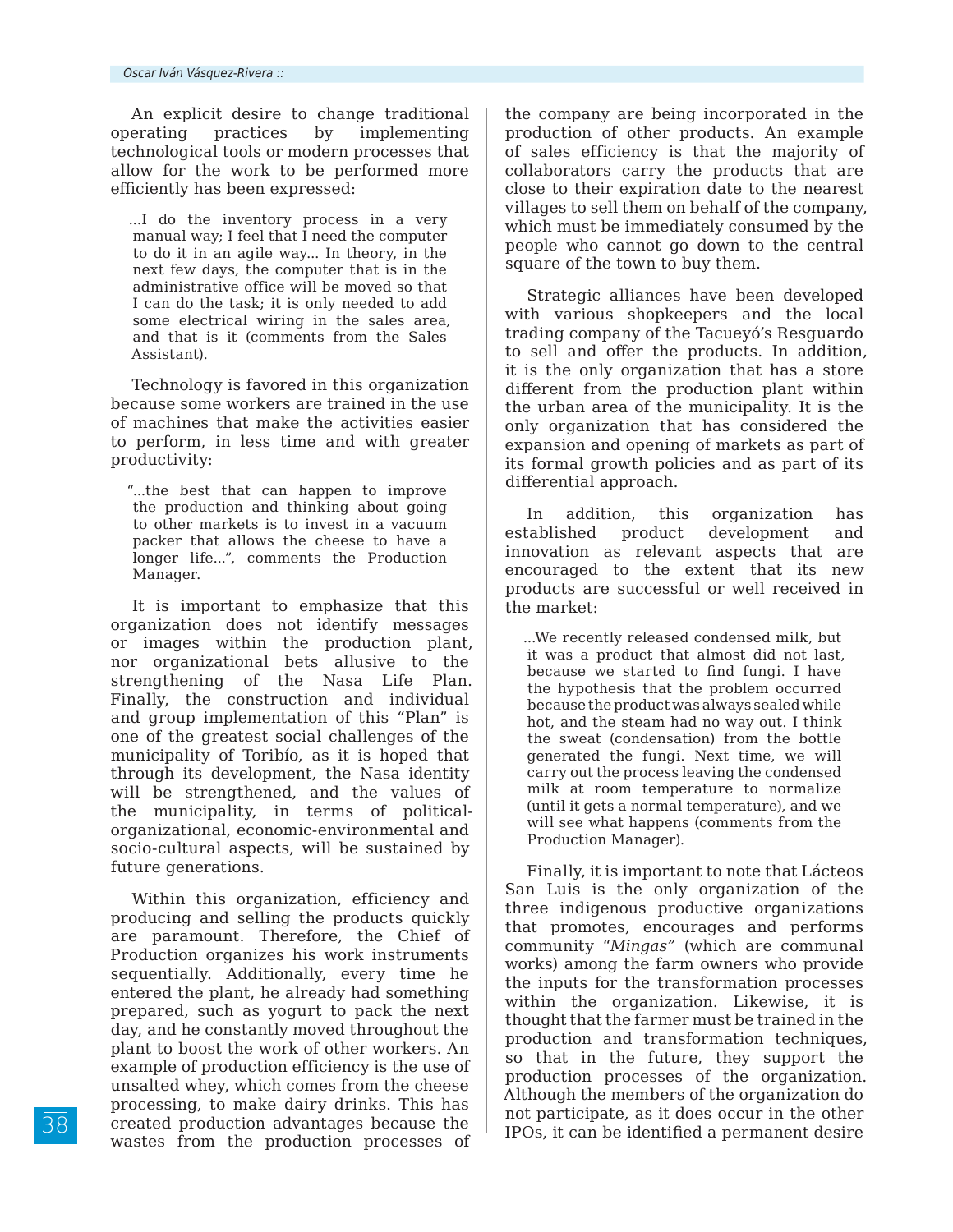to attend to the needs and requirements of the indigenous people who participate of the *Mingas*.

#### **4. Conclusions**

Some terms or concepts in modern Western non-indigenous organizations are used in the IPO dialogue, but they correspond to different definitions or specific situations. For example, the concept of a mixed organization refers to the obligation of indigenous people to meet the interests of various actors within the territory, whether the Cabildo, associations, the community, natural persons, etc., while for the Western world, the concept refers to organizations whose activities are financed by state resources and private resources.

Moreover, the culture in IPOs is built on the interaction and integration generated between the "traditional" and the "modern", i.e., within IPOs there are indigenous peoples whose assumptions and values are oriented to maintain and preserve ancestral cultural practices, while there are other indigenous peoples whose cultural logic is oriented toward the Western non-indigenous business model.

CH that has taken place in the analyzed organizations has generated drastic changes in the fundamental qualities that identify them as IPOs. While the organizations are mixing and entering in the economic Western world, their qualities of community and ancestral thinking are vanishing, which could be considered as a progressive loss of their essential characteristics. This makes it possible to foresee that in the future, even in the short term, there will be a much more evident and wide segregation that will lead them to become fully westernized organizations with hybrid models of administration.

Although the implementation of modern work practices is not considered as a problem in the territory, the great contradictions between the ideals of culture and the concrete real actions seen by the communities themselves and the IPOs' workers are a matter of discussion in the transcendental assemblies and meetings that occur in the municipality.

It should be noted that in Colombia, CH may be inevitable in most of the IPOs, as many are forced to "modernize" or implement Western administrative models to continue to subsist because the Government does not generate enough policies that really support and contribute to the strengthening of indigenous communities and indigenous entrepreneurship, despite the fact that there have been programs for strengthening communities and Indigenous Productive and Business Organizations. On the other hand, the growth of organizations and the demands of their environment cause the need to improve and acquire technologies and develop production processes that comes from the Western world. Inevitably, these reasons force some IPOs to generate an economic dynamic based on Western practices that permeate and transform their cultural traditions.

In Colombia, indigenous communities have many problems (most of them in social and economic ways) that require the generation of Government policies that enable the adequate fulfillment of the rights and autodetermination of indigenous peoples. Among their needs, it is important to highlight that most indigenous communities do not have spaces or territories where they are protected (due to the violence), can be fully developed under their traditions and beliefs (due to the minority discrimination), and their productive organizations can perform their work without the need to implement administrative practices that transform its fundamental characteristics and lead to cultural hybridity.

According to all the above, it is important that the administrators and older indigenous people think and develop their own administrative-organization models that integrate the basic assumptions and values (with their specific indigenous languages, symbols, rituals and myths) that recognize them and make them strong as a community. At first, the example of Kwe'sx Café would serve as a model to strengthen the indigenous administrative spirit and the indigenous culture of their organizations due to their characteristics more indigenous than modern western.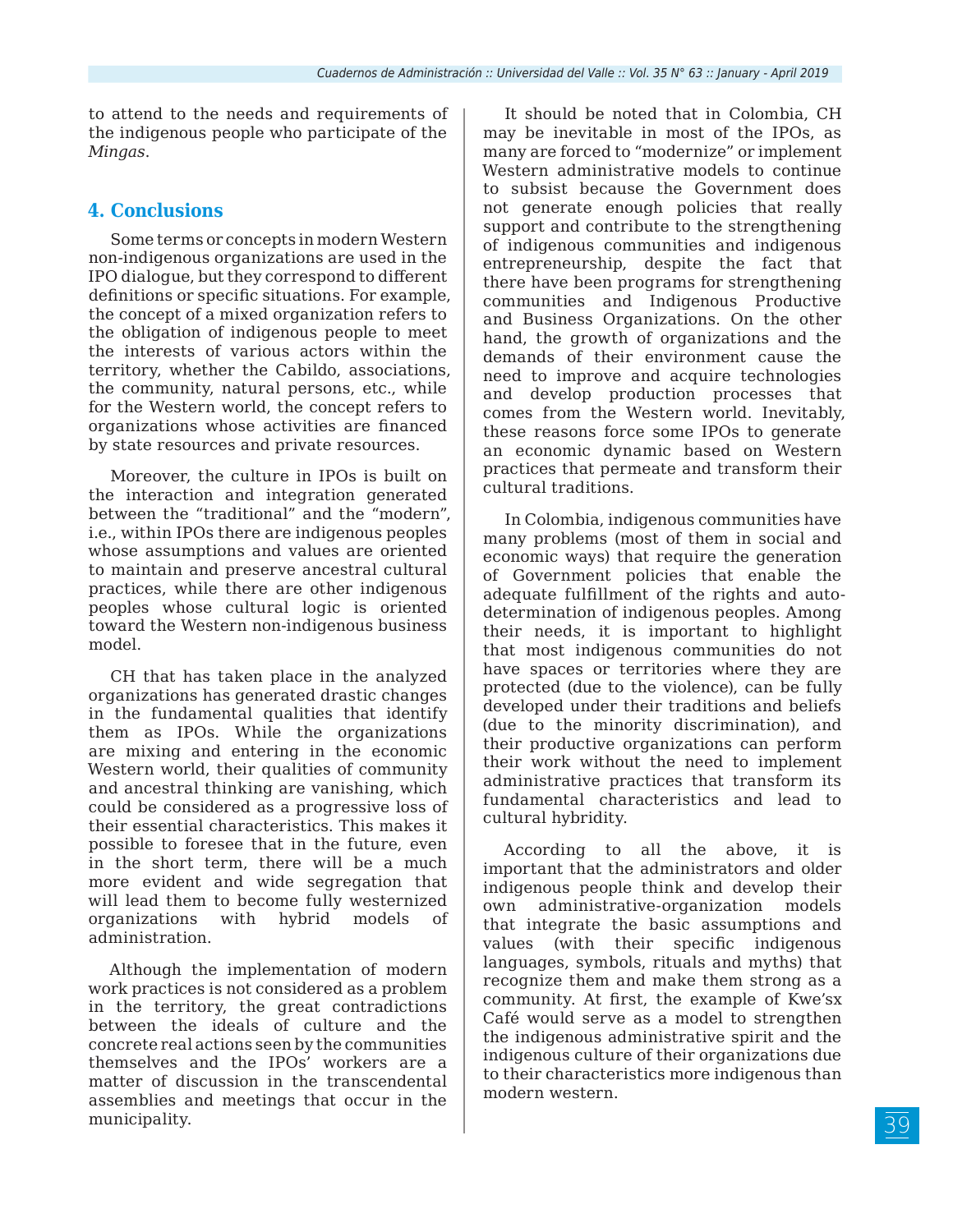Finally, considering the findings and particularities of the three IPOs in Toribío, the basic notions and characteristics that give life to the concept of indigenous organization in the world should be discussed in depth, with the aim of adding other elements that have not been exposed previously and that relate to the established connection between the traditional and the modern:

- The indigenous-traditional organization in a pure sense is flexible in terms of communication and operations, and its organizational structure is flat, horizontal and non-bureaucratized. It is informal in the relations established among the members.
- The indigenous-traditional organization institutionalizes, formalizes and legitimizes its operations through the acceptance by the community where it has its operations, not by the consumers.
- The indigenous-traditional organization promotes an organizational environment based on the relationship established with nature and life.

It is concluded that the notion of an IPO presents differences as it merges with and impinges on the modern Western economic world. It differs in the sense that it is losing its more communal and ancestral characteristics, or at best, it is delegating its community responsibilities only to the delivery of money and is supporting the community at a distance.

#### **5. References**

- Anderson, R. (2002). Entrepreneurship and Aboriginal Canadians: A case study in economic development. *Journal of Developmental Entrepreneurship, 7*(1), 45-65.
- Anderson, R., MacAulay, S., Kayseas, B., & Hindle, K. (2008). Indigenous communities, entrepreneurship and economic development in the new economy. In G. Shockley, P. Frank, & R. Stough (Eds.), *Non-market entrepreneurship interdisciplinary approaches* (pp. 89-123). Cheltenham, Glos, UK: Edward Elgar Publishing Limited.
- Alcaldía del Municipio de Toribío. (2012). *Plan de Desarrollo Municipal: El Futuro lo Construimos Todos.* Toribío, Cauca: Alcaldía del Municipio de Toribío.
- Bonilla, E., & Rodríguez, P. (2005). *Más Allá Del Dilema de los Métodos: La Investigación en Ciencias Sociales.* Bogotá, Colombia: Ediciones Uniandes.
- Burke, P. (2010). *Hibridismo Cultural.* Madrid, España: Akal.
- Dana, L. (2007). A comparison of indigenous and non-indigenous enterprise in the Canadian sub-Arctic. *International Journal of Business Performance Management, 9*(3), 278-286.
- Dana, L. (2015). Indigenous entrepreneurship: an emerging field of research. *International Journal of Business and Globalisation, 14*(2), 158-169.
- Dear, M., & Burridge, A. (2005). Cultural Integration and Hybridization at the United States-Mexico Borderlands. *Cahiers de géographie du Québec, 49*(138), 301-318.
- Foley, D. (2003). An examination of Indigenous Australian entrepreneurs. *Journal of Developmental Entrepreneurship, 8*(2), 133-151.
- Foley, D. (2008). Indigenous (Australian) entrepreneurship? *International Journal of Business and Globalisation, 2*(4), 419-436.
- García, N. (1989). *Culturas Hibridas.* Ciudad de México, México: Editorial Grijalbo.
- Hatch, M. J. (1993). The Dynamics of Organizational Culture. *The Academy of Management Review, 18*(4), 657-693
- Hindle, K., Anderson, R., Giberson, R., & Kayseas, B. (2005). Relating practice to theory in Indigenous entrepreneurship: a pilot investigation of the Kitsaki partnership portfolio. *American Indian Quarterly, 29*(1/2), 1-23.
- Hindle, K., & Lansdowne, M. (2007). Brave Spirits On New Paths: Toward a Globally Revelant Paradigm Of Indigenous Entrepreneurship Research. In L. Dana, & R. Anderson. (Eds.), *International Handbook of Research on Indigenous Entrepreneurship* (pp. 8-19). Cheltenham, Glos, UK: Edward Elgar Publishing Limited.
- Hindle, K., & Moros, P. (2010). Indigenous entrepreneurship as a research field: developing a definitional framework from the emerging canon. *International Entrepreneurship Management Journal, 6*, 357-385.